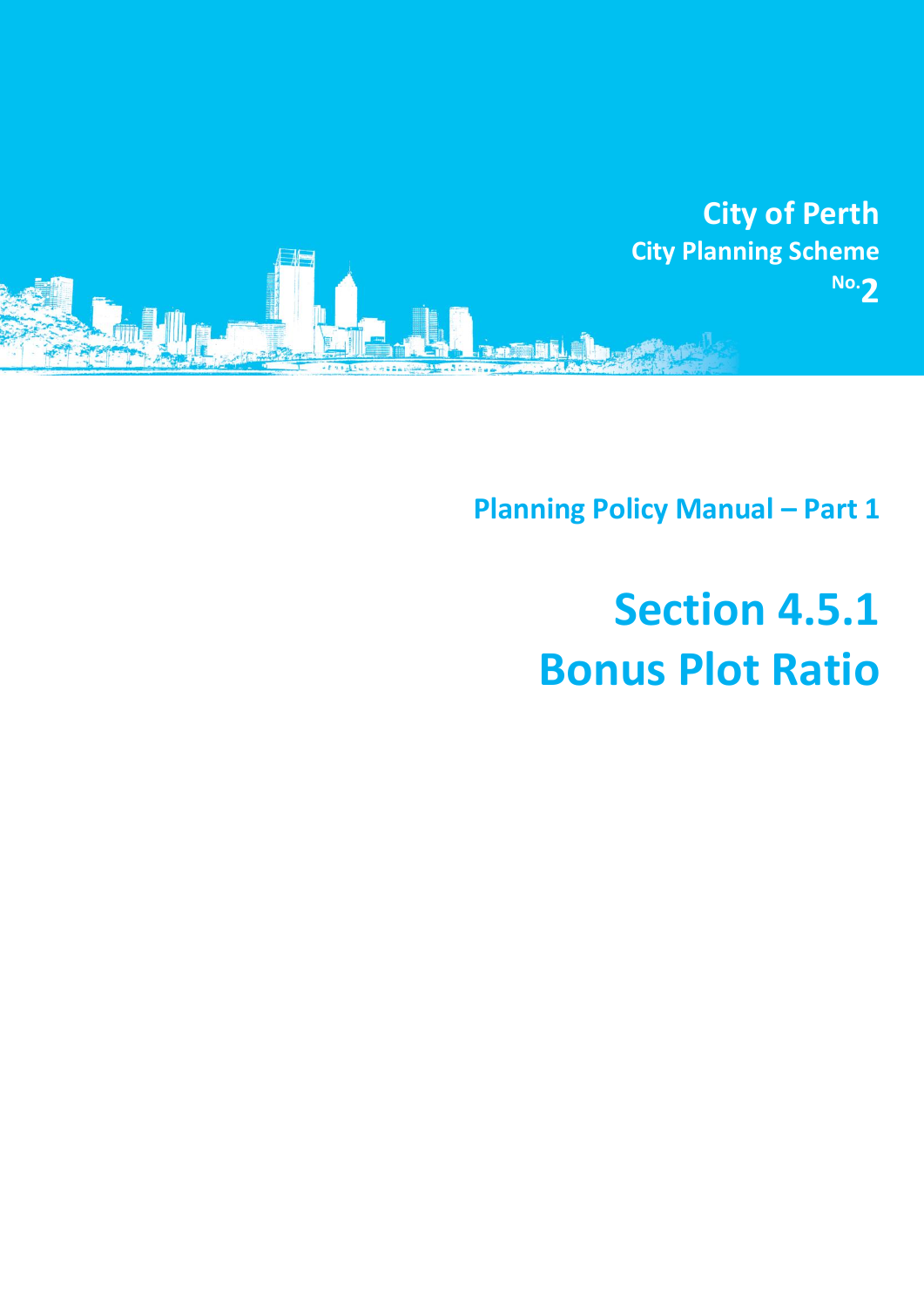

| <b>Version#</b> | <b>Decision Reference</b> | <b>Synopsis</b> |
|-----------------|---------------------------|-----------------|
| 1               | 11 May 2004               | Adopted         |
| $\overline{2}$  | 31 October 2006           | Amended         |
| 3               | 13 March 2007             | Amended         |
| $\overline{4}$  | 30 August 2011            | Amended         |
| 5               | 31 July 2012              | Amended         |
| 6               | 26 February 2013          | Amended         |
| 7               | 17 March 2015             | Amended         |
| 8               | 11 April 2017             | Amended         |
|                 |                           |                 |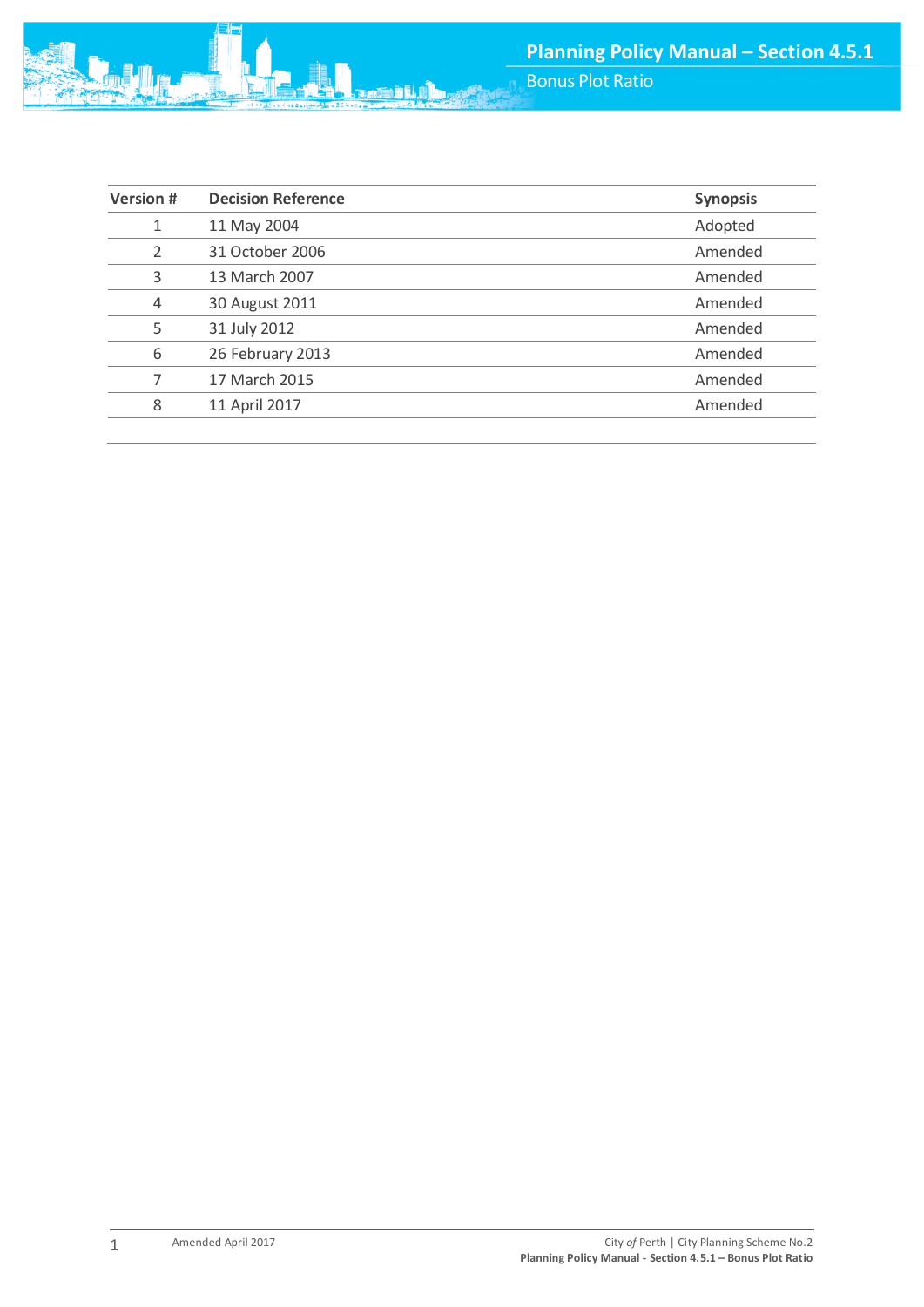## **CONTENT**

| <b>SECTION</b> | <b>TITLE</b><br>and the control of the control of the control of the control of the control of the control of the control of the | <b>PAGE</b> |
|----------------|----------------------------------------------------------------------------------------------------------------------------------|-------------|
| 1.0            |                                                                                                                                  |             |
| 2.0            |                                                                                                                                  |             |
| 3.0            |                                                                                                                                  |             |
| 4.0            |                                                                                                                                  |             |
| 4.1            |                                                                                                                                  |             |
| 4.2            |                                                                                                                                  |             |
| 4.3            |                                                                                                                                  |             |
| 5.0            |                                                                                                                                  |             |
| 5.1            |                                                                                                                                  |             |
| 5.2            |                                                                                                                                  |             |
| 5.3            |                                                                                                                                  |             |
| 5.4            |                                                                                                                                  |             |
| 6.0            |                                                                                                                                  |             |
| 6.1            |                                                                                                                                  |             |
| 6.2            |                                                                                                                                  |             |
| 7.0            |                                                                                                                                  |             |
| 7.1            |                                                                                                                                  |             |
| 7.2            |                                                                                                                                  |             |
| 7.3            |                                                                                                                                  |             |
| 8.0            | MINOR BONUSES FOR ELIGIBLE DEVELOPMENTS APPROVED PRIOR TO GAZETTAL OF                                                            |             |
| 8.1            |                                                                                                                                  |             |
| 8.2            |                                                                                                                                  |             |
| 8.3            |                                                                                                                                  |             |

**MA**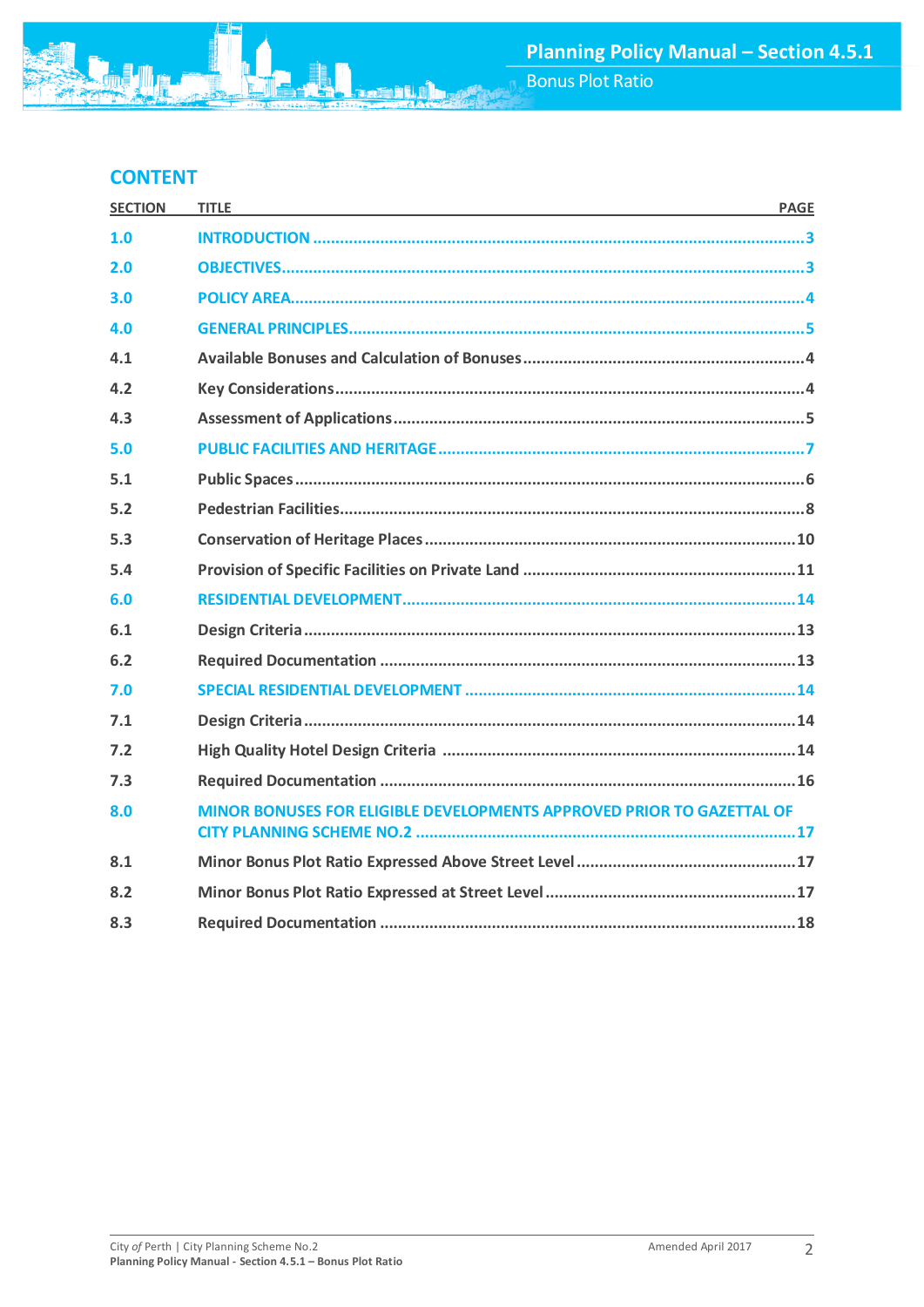

# <span id="page-3-0"></span>**1.0 INTRODUCTION**

Plot ratio is a measure of development intensity. Bonus plot ratio is an incentive based mechanism that permits the local government to award additional plot ratio, (or floor area); to be developed on a site in return for the provision of identified benefits.

The awarding of bonus plot ratio presents an opportunity for the local government to encourage development that will assist in realising specific aims and objectives for the future development of the city as stated in policies and strategies developed by the local authority, having particular regard to the local government's Urban Design Framework. Specifically, it is an opportunity for the local government to encourage and facilitate the provision of public facilities and priority land uses and the conservation of heritage places within the city, which are seen to meet the needs of the capital city and are desirable and advantageous to its enhancement and enjoyment.

Under the Deemed Provisions, the local government may consider varying any site or development requirements specified in the City Planning Scheme No. 2 for heritage purposes. The provisions of the Bonus Plot Ratio Policy, in addition to the Heritage Policy, and specific Heritage Area Policies will guide any decisions relating to plot ratio and use of the variation clause under the Deemed Provisions. Additionally, any proposed development will be required to exhibit architectural design excellence and achieve a built form, height and scale that is appropriate to the amenity, streetscape and locality, whilst retaining the intent of the variation clause to facilitate good heritage outcomes.

Bonus plot ratio will not be awarded "as of right". Bonus plot ratio is an award that must be earned and applicants will be required to demonstrate that the proposed bonus facility, amenity or use will deliver an identifiable strategic need or benefit and that the proposed development will be of an appropriate bulk and scale and a standard of architectural and design quality appropriate within the capital city of the state.

In the case of buildings approved prior to the gazettal of City Planning Scheme No. 2 it may be possible to gain minor bonus plot ratio to enable internal alterations or enhanced levels of street level activation.

## <span id="page-3-1"></span>**2.0 OBJECTIVES**

The policy has the following objectives:

- to encourage the provision of public facilities within private developments in areas where there is an identified or demonstrated need in order to strengthen and enhance the physical and social environment of the city;
- to encourage the protection and conservation of places of cultural heritage significance as an essential part of the city's character and sense of place;
- to encourage the provision of residential and special residential accommodation within the city to address an identified need which is not being met by the market and which will assist in creating a living and vibrant capital city;
- <span id="page-3-2"></span>• to enable minor bonus plot ratio for developments in order to achieve pedestrian interest and activity at street level or enable minor internal alterations above street level.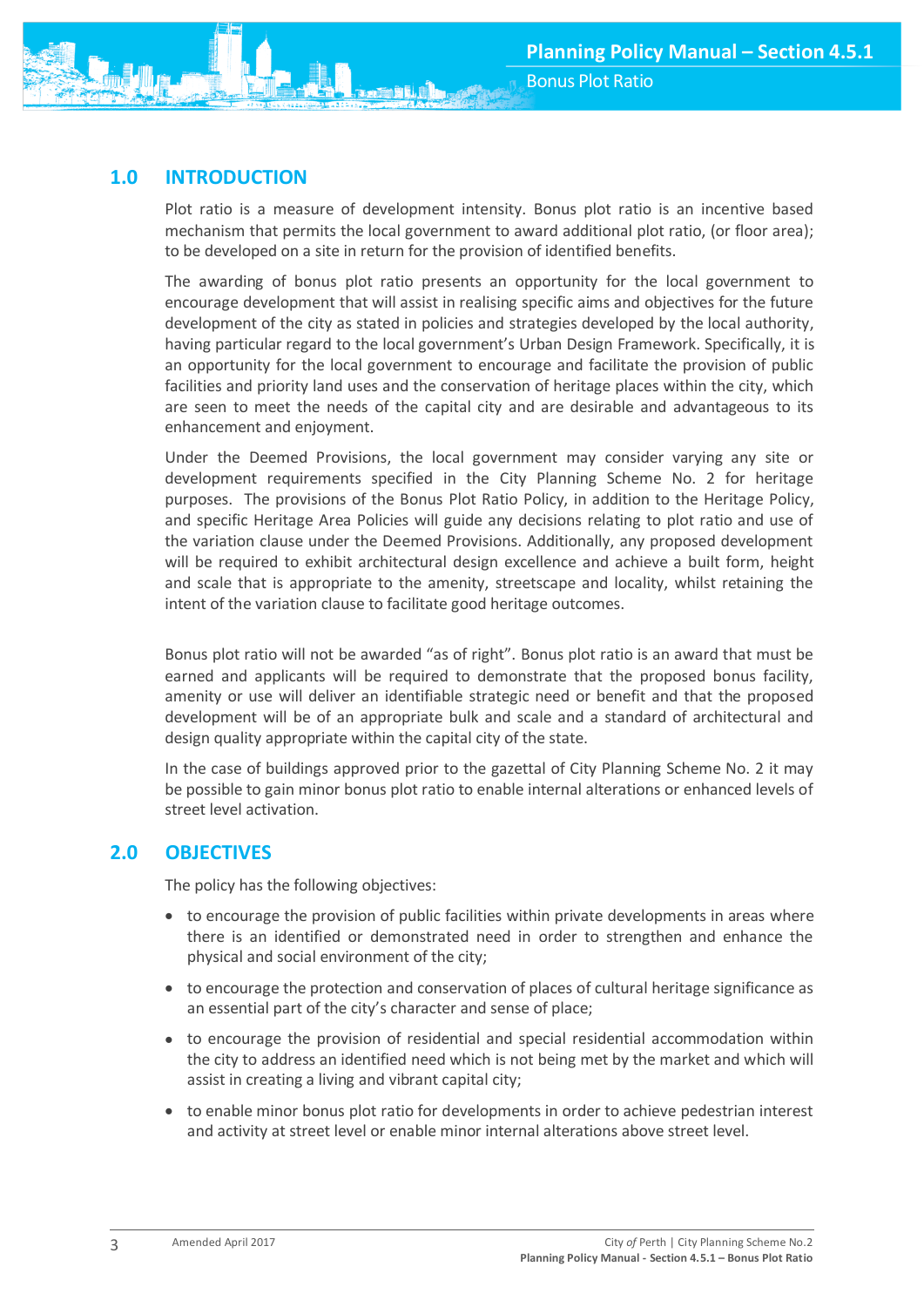

This policy shall apply to the areas as identified in the Maximum Bonus Plot Ratio Plan, the Public Facilities Bonus Plot Ratio Plan, the Heritage Bonus Plot Ratio Plan, the Residential Bonus Plot Ratio Plan and the Special Residential Bonus Plot Ratio Plan contained within City Planning Scheme No. 2.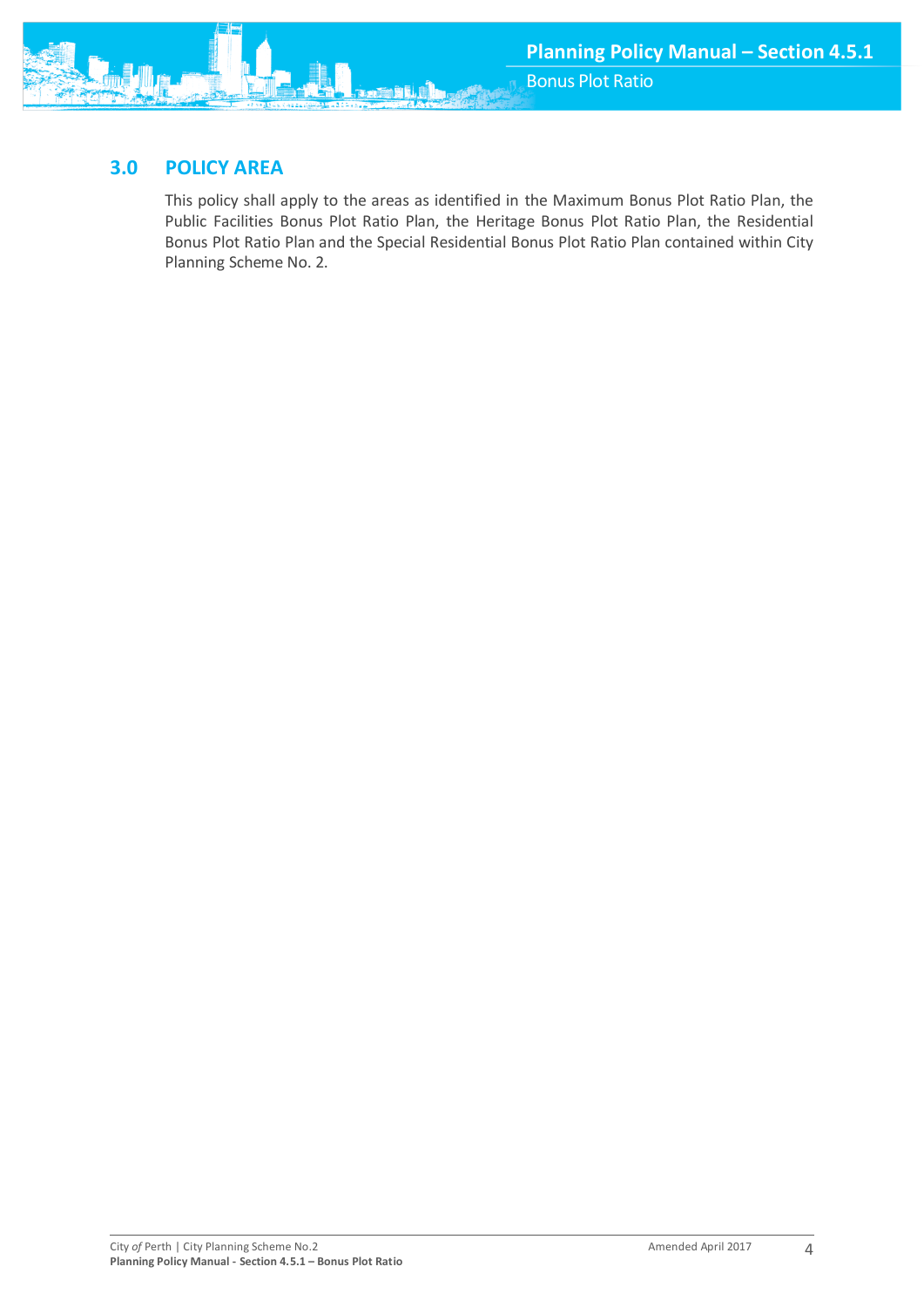<span id="page-5-0"></span>

#### **4.1 Available Bonuses and Calculation of Bonuses**

To gain additional plot ratio above that specified on the Plot Ratio Plan within City Planning Scheme No. 2, a development must incorporate one or more of the eligible bonus plot ratio categories identified within clause 28 of City Planning Scheme No. 2 and detailed within this policy. These bonus categories are:

**Public Facilities and Heritage**: Maximum 20% bonus

Includes public spaces, pedestrian links, conservation of heritage places and provision of specific facilities on private land.

**Residential Use**: Maximum 20% bonus

Special Residential Use: Maximum 40% bonus (20% for special residential use or 40% for high quality hotel use)

The areas eligible for each bonus plot ratio category and the maximum applicable bonus plot ratio are identified in the Public Facilities Bonus Plot Ratio Plan, Heritage Bonus Plot Ratio Plan, the Residential Bonus Plot Ratio Plan and the Special Residential Bonus Plot Ratio Plan contained within City Planning Scheme No. 2.

The extent of bonus plot ratio awarded for public facilities and heritage will be variable up to 20% and determined in accordance with the criteria outlined in Section 5.0 of this policy. The extent of bonus plot ratio awarded for a residential or special residential use will be fixed at 20%, or for a special residential use in the form of a high quality hotel will be fixed at 40% (except where a lesser bonus plot ratio is sought by the applicant or is necessary to comply with the Maximum Bonus Plot Ratio Plan). These bonuses are subject to compliance with the criteria outlined in Sections 6.0 and 7.0 of this policy respectively. Notwithstanding this, the awarding of any bonus plot ratio will be subject to compliance with the Key Considerations identified within Section 4.2 of this policy.

Depending on the location of the development site it may be possible for a development to incorporate a combination of bonus categories and also transfer of plot ratio to achieve a maximum plot ratio increase of up to 20% or up to 50%, as shown on the Maximum Bonus Plot Ratio Plan contained within City Planning Scheme No. 2. The maximum increase which can be permitted for a combination of a public facilities and heritage bonus plot ratio and transfer of plot ratio is 20%. (Refer also to City Planning Scheme No. 2 clause 36 and the Transfer Plot Ratio Policy).

Public facilities or conservation of heritage places previously granted bonus plot ratio will not be retrospectively awarded bonus plot ratio. Bonus plot ratio may only be granted where these are upgraded or enhanced and the upgrade or enhancement meets the relevant essential criteria and performance requirements and is considered to be worthy of a bonus.

In the case of a building approved prior to the gazettal of City Planning Scheme No. 2 with a floor area which exceeds the current maximum plot ratio by at least 20% and is not eligible for transfer of plot ratio, it may be possible to achieve a minor bonus plot ratio for internal alterations or the provision of pedestrian interest and activity at street level.

#### **4.2 Key Considerations**

Bonus plot ratio is an award that must be earned for development that delivers a facility, amenity or use which will meet an identified strategic public need or benefit. Development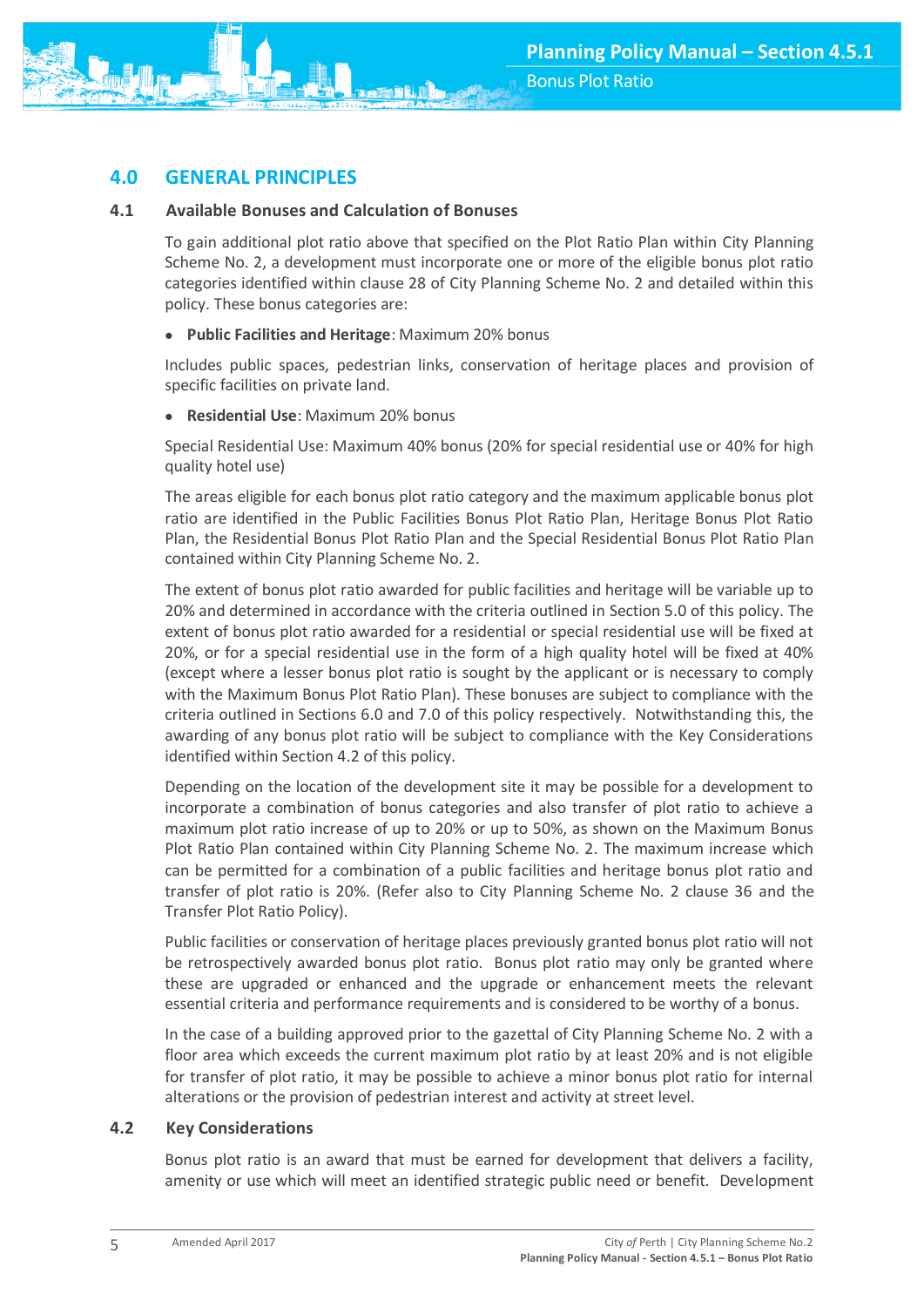must achieve the identified requirements for the relevant bonus category as set out within this policy.

Plot ratio is only one of a number of controls and performance measures utilised within City Planning Scheme No. 2 to determine acceptable built form. Compliance with maximum plot ratio and the identified requirements for the relevant bonus plot ratio category alone will not ensure development approval. Development must also meet the built form objectives of the Scheme, Precinct Plans and Policies.

Bonus plot ratio will only be granted for development which achieves a built form, height and scale that is appropriate to the amenity, streetscape and desired character of the Precinct in which it is proposed. Similarly bonus plot ratio will only be granted for development which is not likely to have a significant adverse impact on an adjacent property in the general locality or on a place included in the Heritage List or a Heritage Area.

Bonus plot ratio will only be granted where a development will deliver a high standard of architectural and design quality appropriate within the capital city. Creativity and innovation in design will be encouraged. Developments will be required to be designed in accordance with City Planning Scheme No. 2: City Development Design Guidelines Policy.

## **4.3 Assessment of Applications**

In order to determine the quality of a proposed bonus plot ratio facility or use and to provide greater certainty as to the feasibility of the proposal and the intent of the applicant, significant detail will be required to be submitted at development application stage. A comprehensive planning report shall be submitted with all development applications seeking bonus plot ratio which addresses all of the identified requirements. Additional perspectives and technical reports as listed under each bonus plot ratio category shall also be submitted.

In accordance with clause 66A of the Supplemental Provisions to the Deemed Provisions, the appointed Design Advisory Committee will be consulted and its advice taken into consideration by the local government when a development application involving bonus plot ratio is determined. Other expert bodies or individuals may also be consulted for advice as considered relevant by the local government.

The Design Advisory Committee will be requested to provide advice on the architectural and design quality of all development applications seeking bonus plot ratio. Where a bonus is sought for a facility or amenity falling within the Public Facilities and the Heritage categories under clause 28(2) of City Planning Scheme No. 2 and/ or a variation of plot ratio under clause 12 of the Deemed Provisions, or for a minor bonus at street level under clause 28(6) (ii) of City Planning Scheme No. 2, the Design Advisory Committee will also be requested to provide advice on the extent of bonus plot ratio which is warranted. In the case of bonus plot ratio for a residential or special residential development the extent of bonus plot ratio will not be assessed, although for those hotel developments seeking the maximum 40% bonus plot ratio the advice of the Design Advisory Committee will be sought on whether the hotel development meets the criteria of a high quality hotel as identified in Section 7.2 of this policy.

Bonus plot ratio should be awarded in a consistent manner to ensure the integrity of the system. The local government will therefore maintain a Register of Bonus Plot Ratio awarded, and record the basis for the local government's individual approvals.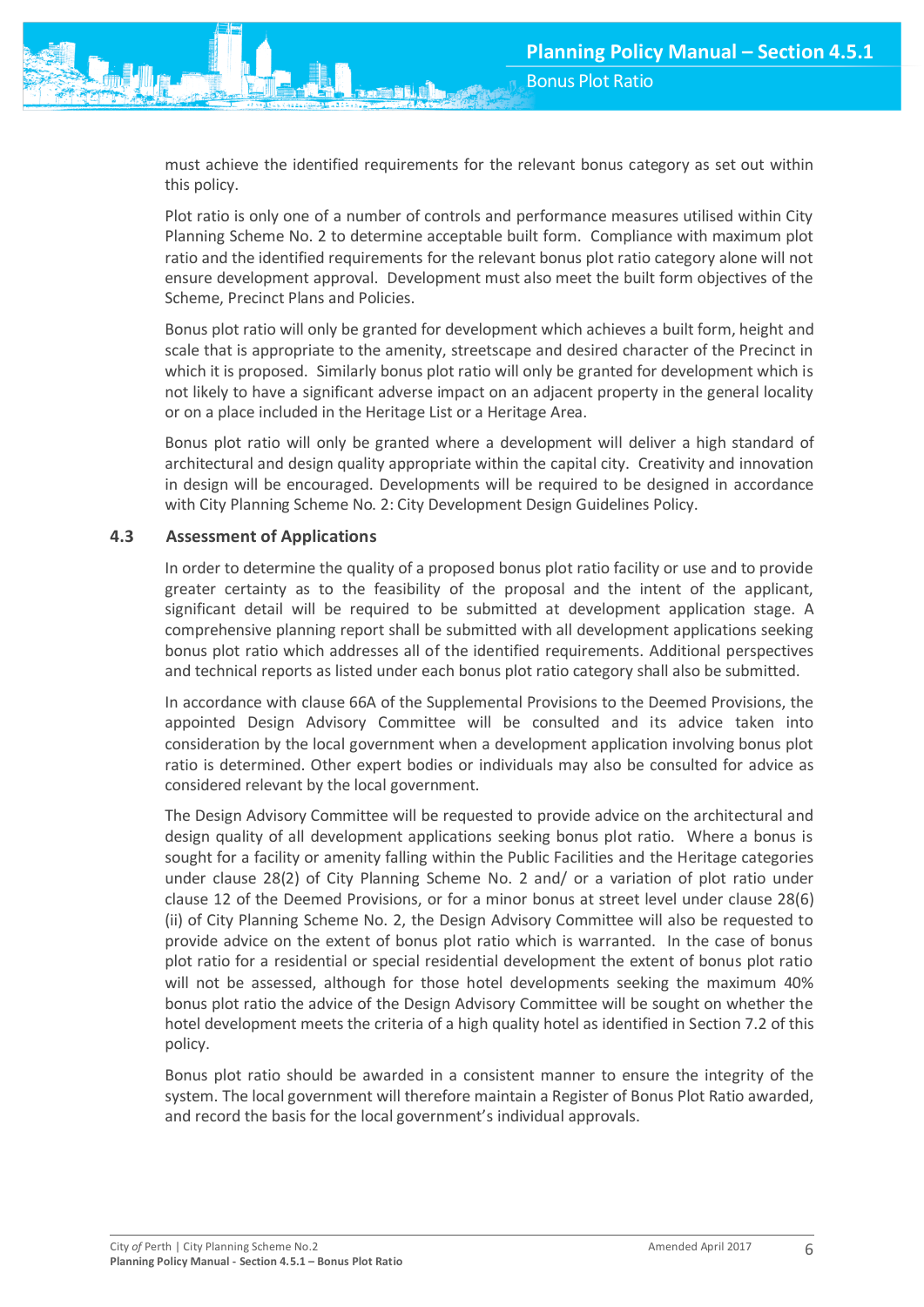<span id="page-7-0"></span>

Bonus plot ratio of up to 20% may be awarded in accordance with the Public Facilities Bonus Plot Ratio Plan and the Heritage Bonus Plot Ratio Plan contained within City Planning Scheme No. 2 for development which includes one or more of the following public facilities or amenities:

- Public space
- Pedestrian facilities
- Conservation of heritage places
- Provision of specific facilities on private land

Awarding of bonus plot ratio will also be subject to compliance with the Maximum Bonus Plot Ratio Plan contained within City Planning Scheme No. 2.

The facilities and/or amenities provided must result in the provision of a "public good" which will benefit the population of the city and the community as a whole, enhance enjoyment of the city, and contribute positively to the overall physical environment and ambience of the city. The nature of the facility must be such that it would be unlikely to be included as an integral part of a development in the event that bonus plot ratio was not on offer and that it is fulfilling an identified or demonstrated strategic need.

Where a small amount of bonus plot ratio (approximately 150 $m<sup>2</sup>$  of floor area or less) is sought and the likely benefits to the public of a proposed facility or amenity are limited, the purchase of transfer of plot ratio is encouraged as a more appropriate alternative (refer City Planning Scheme No. 2: Transfer Plot Ratio Policy).

A development must meet the applicable Essential Criteria and adequately address all of the applicable Performance Requirements to be awarded a bonus. The extent of bonus awarded in any individual circumstance will depend upon:

- $\bullet$  the public need for and the location priority of the proposed facility or amenity;
- the design quality of the facility or amenity proposed and achievement of the Performance Requirements;
- the inherent difficulties in providing each particular facility or amenity, or conserving the place, as the case may be; and
- the relationship between the value of the increase in plot ratio for the property and the public benefit(s) received in exchange.

## **5.1 Public Spaces**

The intent of this bonus plot ratio category is to encourage the provision of high quality public spaces within appropriately located developments that will provide new unique opportunities for the public to experience and enjoy the city. The local government's Urban Design Framework seeks to establish a network of urban spaces that punctuate the city's street network and to maximise opportunities in large scale developments to address the imbalance of public spaces within the city. Public spaces include plazas, courts, public squares, pedestrian "retreats" and parks on private land.

#### 5.1.1 Essential Criteria

 The space must be strategically located in an area where there is a significant identified or anticipated public need for such a space.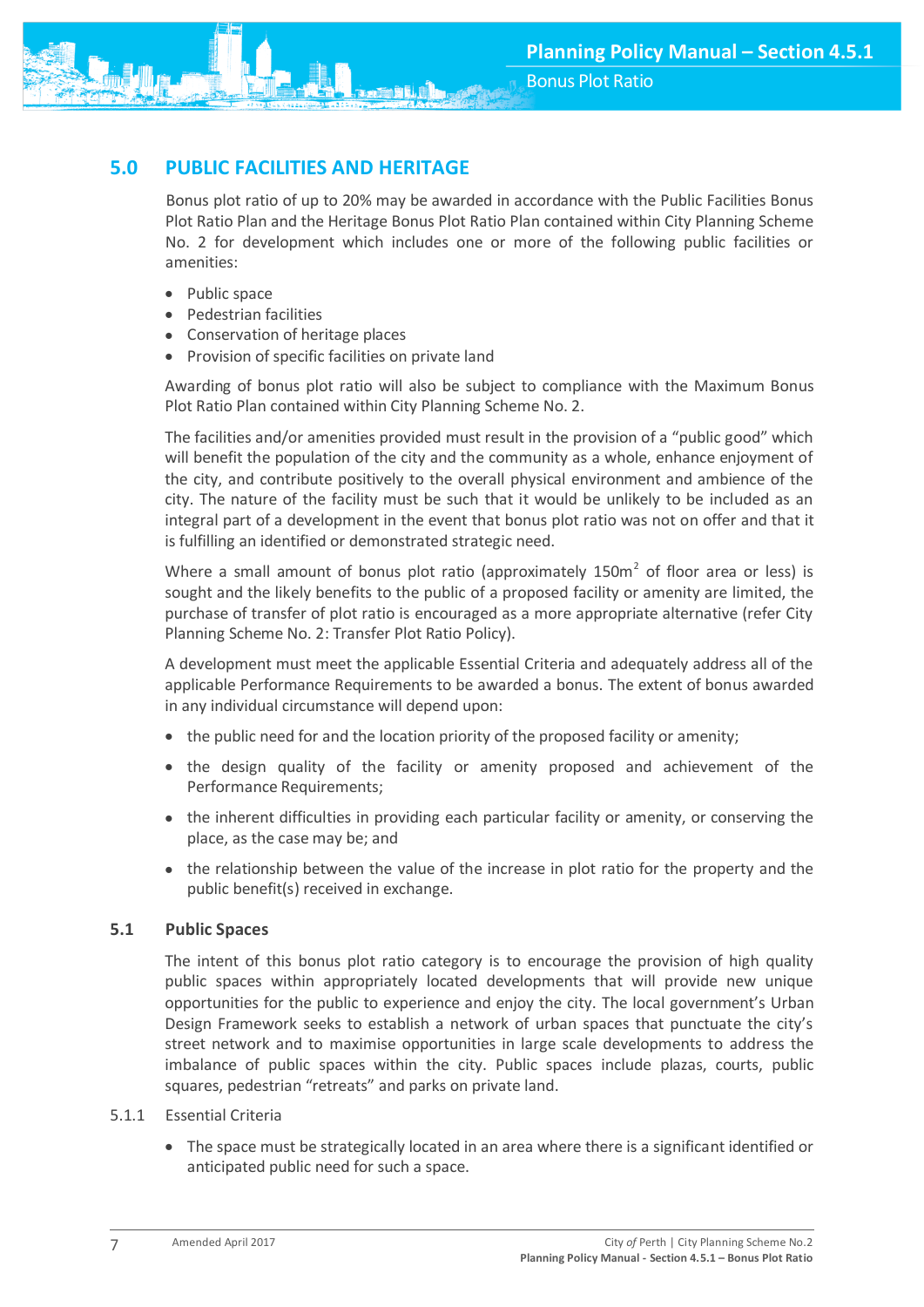- The space must be freely available and accessible to the public for the majority of the year.
- The space must be of an outstanding design quality and attractive and inviting to the public.
- 5.1.2 Performance Requirements
	- The space must be located in an area where there is a significant identified or anticipated public need for such a facility as identified by the local government and/or satisfactorily demonstrated by the applicant with supporting statistical data or modelling.
	- The space must have sufficient area, a regular shape and horizontal and vertical proportions of an appropriate scale to produce a usable and comfortable facility. Access ways to buildings and driveways will not be considered as part of a public space.
	- The space must be located and designed so that its availability for use by the general public during the day and the night is obvious, and the space must be available for public use for the maximum time which can be considered reasonable given the facility's location in the city, its primary function and its site context.
	- The space must be well defined with building continuity, edges which incorporate activity and opportunities for passive surveillance and an appropriate level of detailing which contributes to making the space interesting and attractive to the public.
	- The space should have a distinctive identity and character which is appropriate to its location and welcoming and inviting to the public.
	- The space must have moderate to high levels of sunlight access in the middle of the day (10am to 2pm) between August and April each year.
	- Part of the space should have some weather protection (from wind, rain and sun) to enable year-round use and it should not create or exacerbate wind problems in the locality.
	- Adequate landscaping and functional seating of a high quality must be provided. Particular attention should be paid to the provision of seating around the edges of the space both in terms of amount and orientation.
	- Visual attractors, such as public art, should be provided to draw the public to the space.
	- Land uses provided at the edges of the space should be varied in nature with a range of operating hours to provide extended activity, attraction and opportunities for passive surveillance to the space during the day and night, including during weekends.
	- A small percentage of the space may be permitted to be used for alfresco dining in association with adjoining land uses to provide activity and attraction, but it should not dominate the space. Commercial uses (such as a café or florist) within the space may also be permitted to increase public interest and to encourage its use (but will be considered as part of the floor area of the building).
	- Lighting should be an integral element of the design to enhance the space at night and provide for the safety and security of the users.
	- The design and detailing of the space must ensure the safety and security of the users, particularly at night. Particular regard should be given to the form and location of planting, the layout of the space, the avoidance of entrapment areas and opportunities for passive surveillance from within the site and from surrounding sites.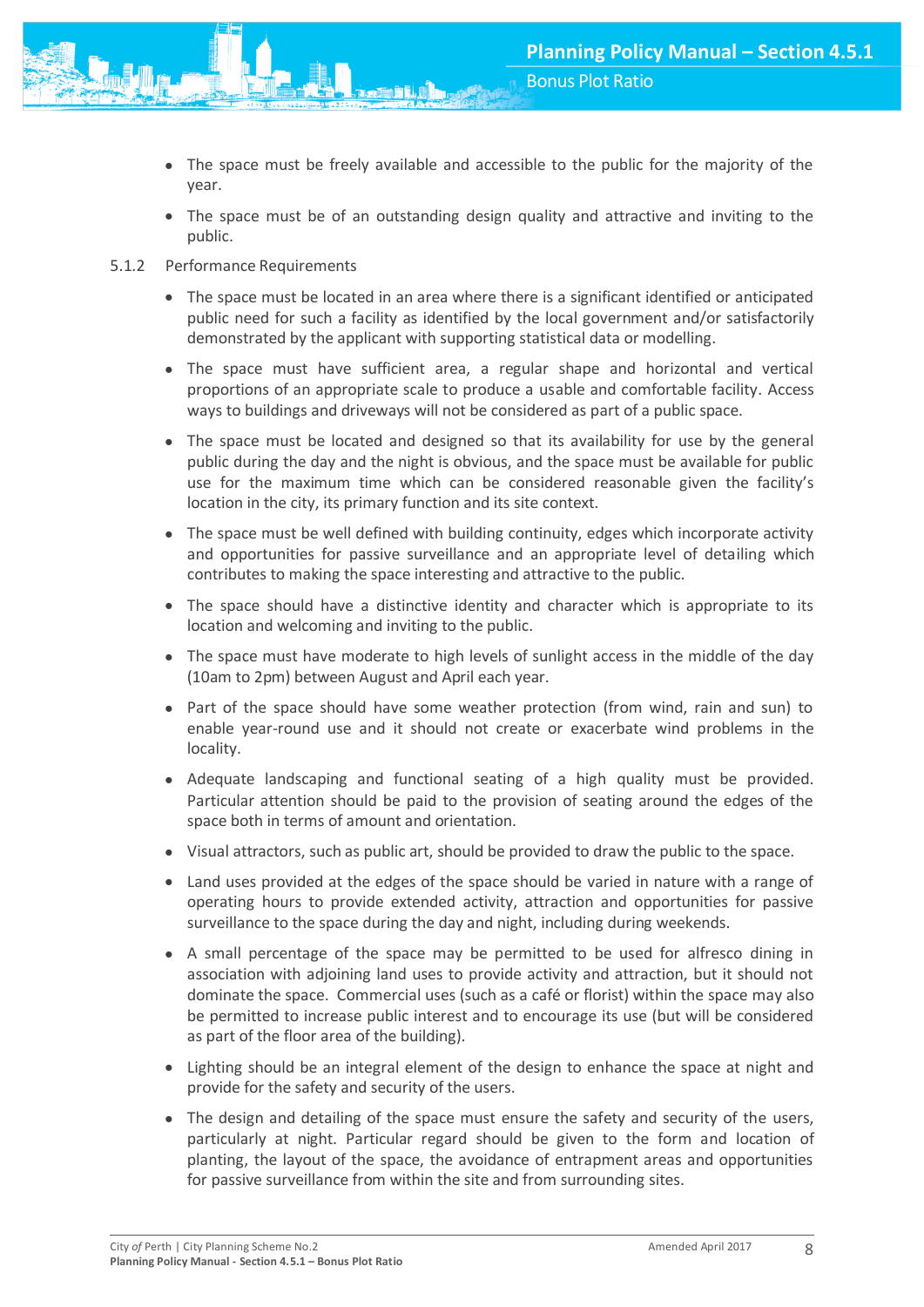- The space must provide universal access and variations in levels avoided wherever possible unless integral to the design.
- The space must be managed and maintained to a high standard by the landowner, and where it is of a sufficient size, available for a range of public events and activities supported by the local government.

#### 5.1.3 Required Documentation

To enable a detailed assessment of the proposed space the applicant shall submit the following information with the development application:

- A comprehensive planning report which addresses all of the essential criteria and performance requirements.
- Coloured perspectives or photomontages of the space during the day and night from a pedestrian view point (including an A4 and A3 coloured copies).
- A wind impact assessment of the proposed space prepared by a suitably qualified consultant. The report is to identify and analyse the effects of wind conditions on pedestrians within the space and on adjoining land and document measures to reduce impacts.
- Shadow diagrams indicating the shadow cast onto the space at 10am, midday and 2pm on the 22nd August, the 22nd September, the 22nd October and the 22nd November in order to ascertain the extent of sunlight access to the space.
- A landscape plan identifying the location, design, dimensions, levels, materials and colour of all soft and hard landscaping areas, ramps, seating and other furniture.
- An access statement undertaken by a suitably qualified consultant, demonstrating the space's compliance with universal access principles and the obligations of the Disability Discrimination Act 1992.
- A lighting plan undertaken by a suitably qualified consultant.
- A Safer Design Site Assessment (in accordance with the City of Perth Safer Design Guidelines).
- A management plan demonstrating how the space is to be operated and maintained, and detailing and warranting its hours of operation. This management plan should also address safety and security.

#### **5.2 Pedestrian Facilities**

The intent of this bonus plot ratio category is to promote and enhance pedestrian movement within the city by encouraging pedestrian links within appropriately located developments. The local government's Urban Design Framework seeks to improve pedestrian permeability within the city to increase the fineness of the urban grain. In particular it seeks to encourage the creation of pedestrian routes through large street blocks where pedestrian routes do not currently exist. Pedestrian facilities include pedestrian paths, walkways and the upgrading of laneways.

#### 5.2.1 Essential Criteria

 The facility must be strategically located where there is a significant identified or anticipated public need for such a facility.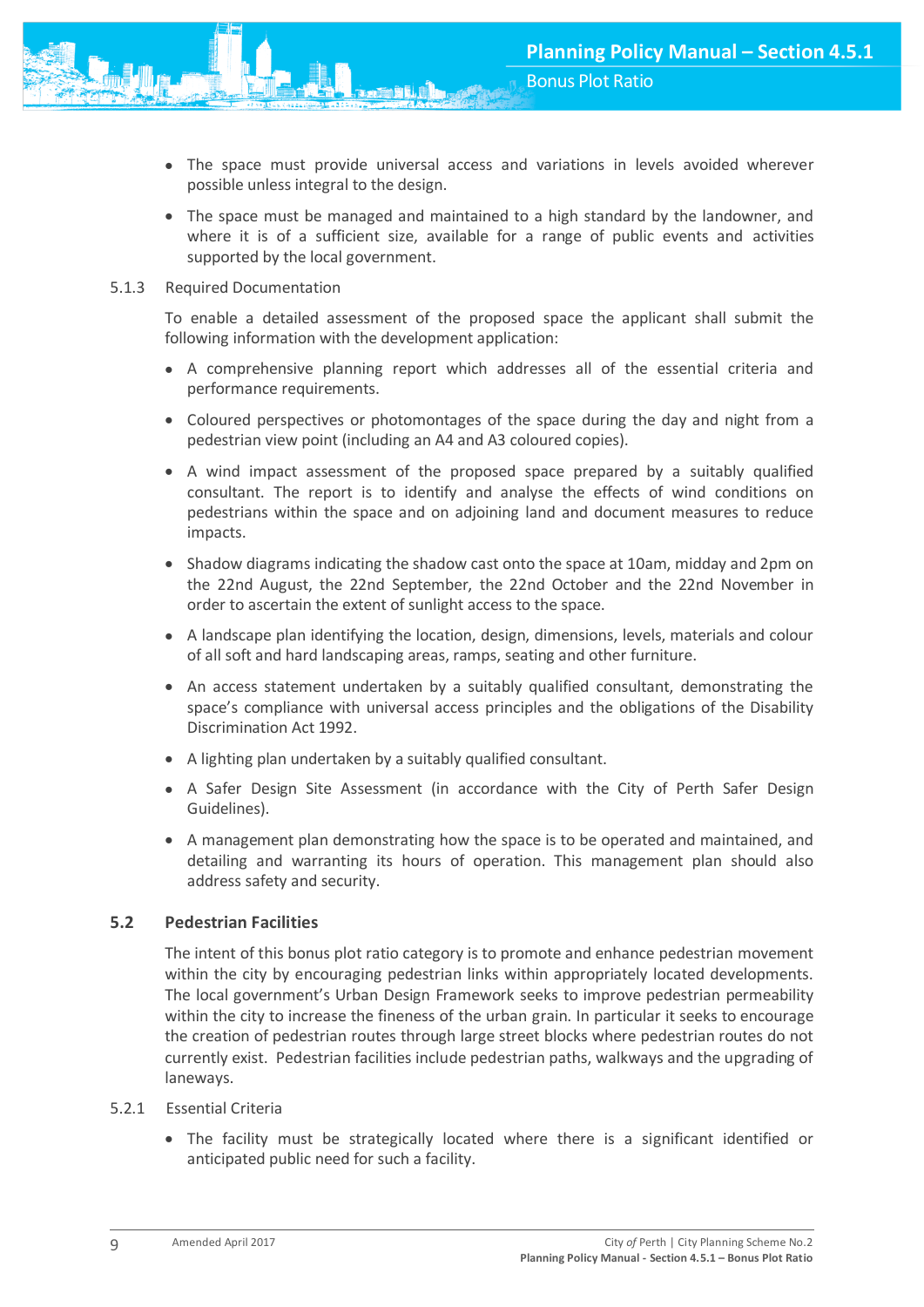- The facility must improve the level of connectivity within the city without having an adverse impact upon the existing street network by unnecessarily duplicating preferred routes.
- The facility must be freely available for public use for the majority of the year.
- The facility must be easily and universally accessible and safe, convenient and comfortable to use.

#### 5.2.2 Performance Requirements

- The facility must be located in an area where there is an identified or anticipated public need for such a facility with significant existing or projected pedestrian numbers and identifiable desire lines as satisfactorily demonstrated by the applicant with supporting statistical data or modelling.
- The facility should increase pedestrian permeability within the city by providing connections through large street blocks, with north south connectors being particularly desirable, rather than duplicating existing pedestrian routes and drawing pedestrian traffic away from existing streets and laneways.
- Tunnels and bridges should be avoided to concentrate city life at street level.
- The facility should be designed in accordance with the standards of width, height, etc. as set out in City Planning Scheme No. 2: Pedestrian Walkways Policy.
- The facility must be permanently accessible for public use or for the maximum time which can be considered reasonable where justifiable circumstances exist.
- The facility should have some protection from the weather for pedestrians.
- The facility should not create or exacerbate wind problems in the locality.
- The facility should contain, or be lined with, an appropriate range of activities and features of interest which encourage use during both the day and night and provide opportunities for passive surveillance. (These may or may not be commercial activities although the commercial benefits of such a facility will be taken into consideration when determining the appropriate level of bonus plot ratio to be awarded.)
- Universal access must be provided and variations in levels should be avoided wherever possible.
- The design and detailing of the space must ensure the safety and security of the users, particularly at night. Particular regard should be given to lighting, the layout of the space, the avoidance of entrapment areas and opportunities for passive surveillance from within the site and from surrounding sites.
- The facility must be managed and maintained to a high standard by the proponent/provider.

#### 5.2.3 Required Documentation

To enable a detailed assessment of the facility the applicant shall submit the following information with the development application:

- A comprehensive planning report which addresses all of the essential criteria and performance requirements.
- Coloured perspectives or photomontages of the facility during the day and the night from a pedestrian view point (including A4 and A3 coloured copies).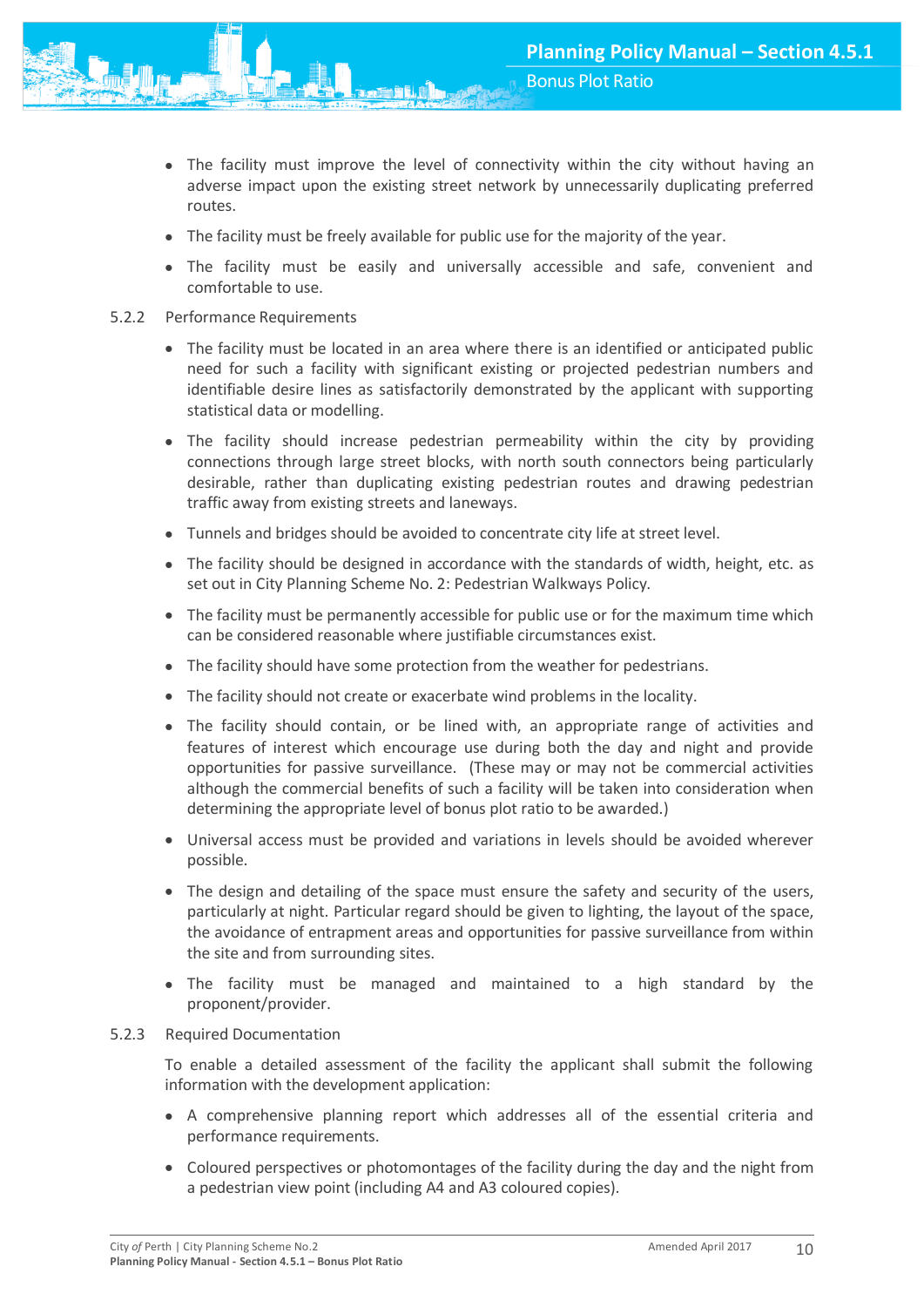- A wind impact assessment of the proposed facility prepared by a suitably qualified consultant. The report is to identify and analyse the effects of wind conditions on pedestrians within the facility and on adjoining land and document measures to reduce impacts.
- A landscape plan identifying the location, design, dimensions, levels, materials and colour of all soft and hard landscaping areas, ramps, seating and other furniture.
- An access statement undertaken by a suitably qualified consultant, demonstrating the proposal's consideration of universal access principles and the obligations of the Disability Discrimination Act 1992.
- A lighting plan undertaken by a suitably qualified consultant.
- A Safer Design Site Assessment (in accordance with the City of Perth Safer Design Guidelines).
- A management plan demonstrating how the facility is to be operated and maintained, and detailing and warranting its hours of operation. This management plan should also address safety and security.

## **5.3 Conservation of Heritage Places**

The intent of this bonus plot ratio category is to facilitate the retention, enhancement and maintenance of places of cultural heritage significance in order to promote and safeguard the city's heritage. The local government's Urban Design Framework seeks to retain, enhance and celebrate the best of the city's physical and cultural heritage. The preservation of existing buildings with the highest architectural merit of their era or the greatest cultural significance and the retention of the character of streets and other places through the retention of character buildings and the sensitive introduction of new buildings are key principles.

## 5.3.1 Essential Criteria

- The place to be protected and conserved must be listed on the Heritage List. Should a proponent want to protect a place that is not on the List as part of a bonus plot ratio application, then the proponent will be required to request listing of the place on the List as part of the application. This request will be determined in accordance with clause 8 of the Deemed Provisions.
- The development must ensure the protection and conservation of the cultural significance and integrity of the place within an appropriate setting.

## 5.3.2 Performance Requirements

- The protection and conservation of the place must be in accordance with City Planning Scheme No. 2: Heritage Policy, a current Conservation Plan and any other relevant policy.
- The development must ensure the retention of as much as possible of the significant cultural heritage fabric of the place. The retention of only a heritage place's façade will not be supported.
- The heritage place must be retained in an appropriate setting that highlights and facilitates the appreciation of the place. New buildings, landscaping and urban design treatments should be sensitively introduced to respect the place, having particular regard to the scale and massing of the new buildings.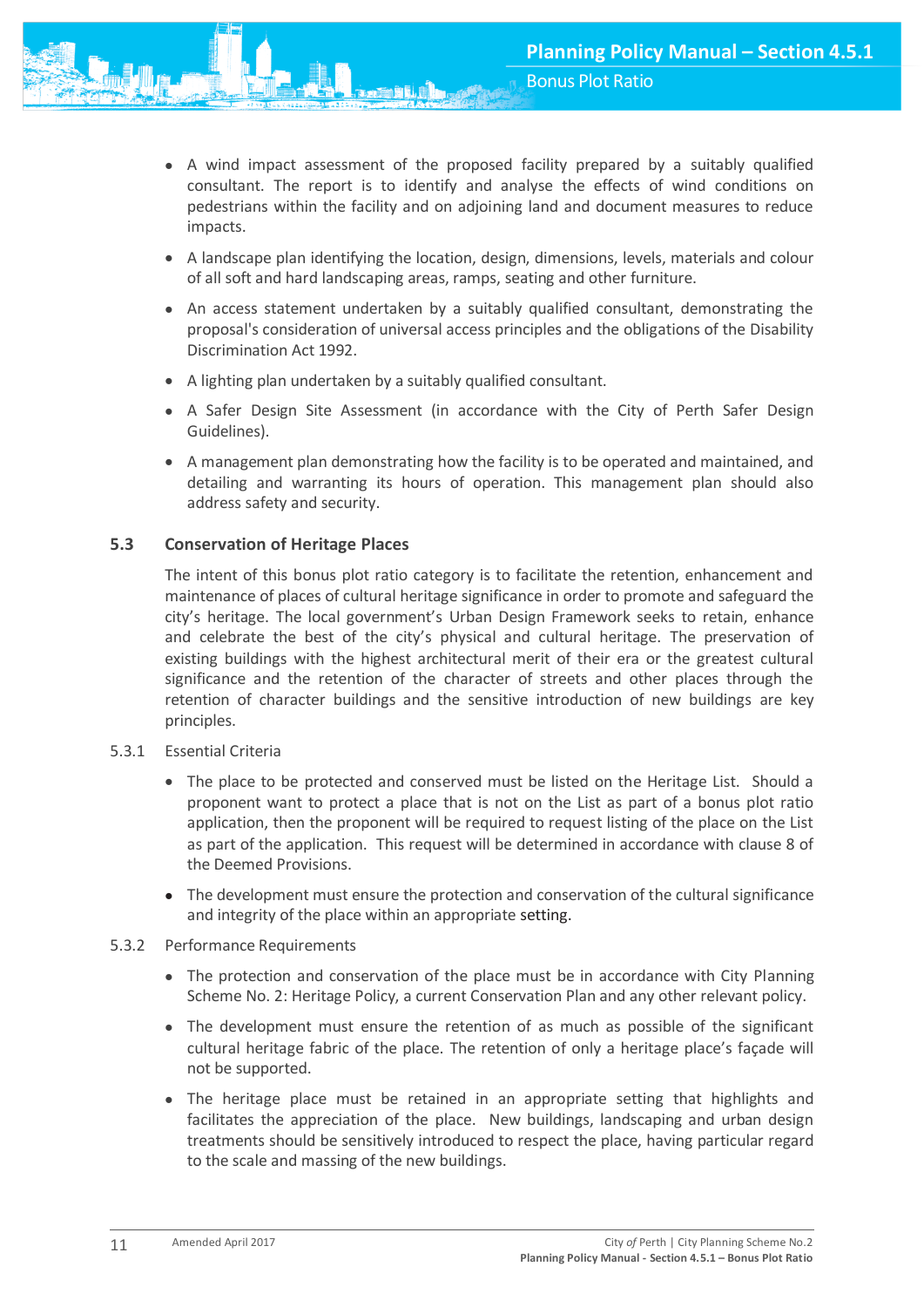- Where the original use of the place is of cultural significance ideally this use should be retained. If this is not the case or if this is not feasible, the use of the place for a purpose which enables a level of public access is encouraged. Any new use should involve minimal change to the significant fabric of the place.
- Interpretation strategies should be provided on site as part of the proposal to enhance the public's appreciation of the cultural heritage significance of the place.
- 5.3.3 Required Documentation

To enable a detailed assessment of the proposal the applicant shall submit the following information with the development application:

- A comprehensive planning report which addresses all of the essential criteria and performance requirements.
- Coloured perspectives or photomontages of the heritage place as it will be set within the development during the day and the night from a pedestrian view point (including A4 and A3 coloured copies).
- A current Conservation Plan (as defined in City Planning Scheme No. 2: Heritage Policy) for the place. The local government at its discretion may accept a conservation management strategy prepared in accordance with the Heritage Council of Western Australia's 'Conservation Management Strategy Standard Brief' in lieu of a conservation plan.
- A Heritage Impact Statement (as defined in the City Planning Scheme No. 2: Heritage Policy) prepared by a suitably qualified heritage expert.
- "As existing" plans and elevations of the place.
- An interpretation strategy undertaken by a suitably qualified consultant.
- A lighting plan undertaken by a suitably qualified consultant.
- Where requested by the local government depending on the nature of the proposal:
	- $\circ$  a Safer Design Site Assessment (in accordance with the City of Perth Safer Design Guidelines) and a management plan for safety and security;
	- o a landscape plan identifying the design, location, dimensions, levels, materials and colour of all soft and hard landscaping areas, ramps, seating and other furniture;
	- $\circ$  an access statement undertaken by a suitably qualified consultant, demonstrating the proposal's consideration of universal access principles and the obligations of the Disability Discrimination Act 1992.
- *NOTE: 1. A Heritage Agreement as defined under the Heritage of Western Australia Act 1990 will be required as a condition of development approval to ensure the ongoing maintenance of the heritage place.*

## **5.4 Provision of Specific Facilities on Private Land**

The intent of this bonus plot ratio category is to encourage development which incorporates infrastructure that will meet a significant identified or satisfactorily demonstrated community or public need. The local government's Urban Design Framework seeks to enhance the liveability of the city through the provision of facilities for workers and residents. Facilities that will be considered include:

- Public toilets,
- Public change rooms,
- Public end of journey facilities,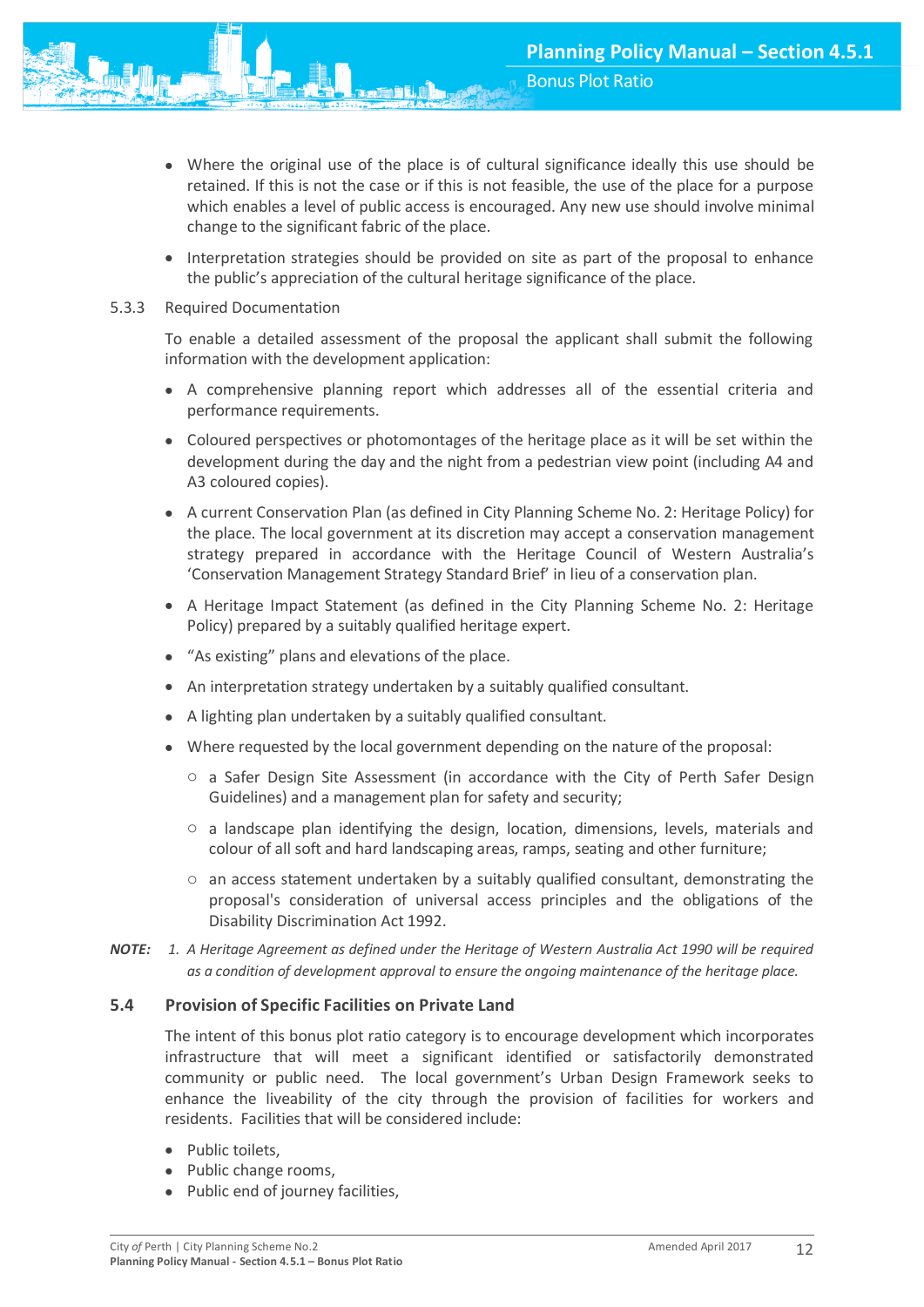- Public pre-school or child care facilities and associated open space,
- Public information centres,
- Public cultural facilities,
- Loading docks.
- 5.4.1 Essential Criteria
	- The facility must meet a significant identified or anticipated community or public need that is appropriate or desirable for the subject site and/or immediate locality.
	- The facility must be well designed and appropriately located within the development to effectively meet the identified or anticipated community or public need.
- 5.4.2 Performance Requirements
	- There must be a strategic public need for the facility in the location proposed as identified by the local government or as satisfactorily demonstrated by the applicant with supporting statistical data or modelling.
	- The location and design of the facility must be appropriate to its function, setting, context and surrounding land uses.
	- The facility must be of a high quality and suitably located in relation to its function, public accessibility and visibility.
	- The applicant must establish and demonstrate long term commitment to the provision and success of the facility, including suitable management arrangements.
	- The facility must be available for use for the maximum time which can be considered reasonable given its intended use.
	- Appropriate signage should be provided on the site to alert the public to the availability of the facility.

#### 5.4.3 Required Documentation

To enable a detailed assessment of the proposal the applicant shall submit the following information with the development application:

- A comprehensive planning report which addresses all of the essential criteria and performance requirements.
- A management plan demonstrating how the facility is to be operated, financed and maintained, and detailing and warranting its hours of operation. This management plan should also address safety and security issues.
- A signage strategy.
- Where requested by the local government depending on the nature of the facility:
	- o a lighting plan undertaken by a suitably qualified consultant;
	- o a Safer Design Site Assessment (in accordance with the City of Perth Safer Design Guidelines);
	- $\circ$  an access statement undertaken by a suitably qualified consultant, demonstrating the proposal's consideration of universal access principles and the obligations of the Disability Discrimination Act 1992.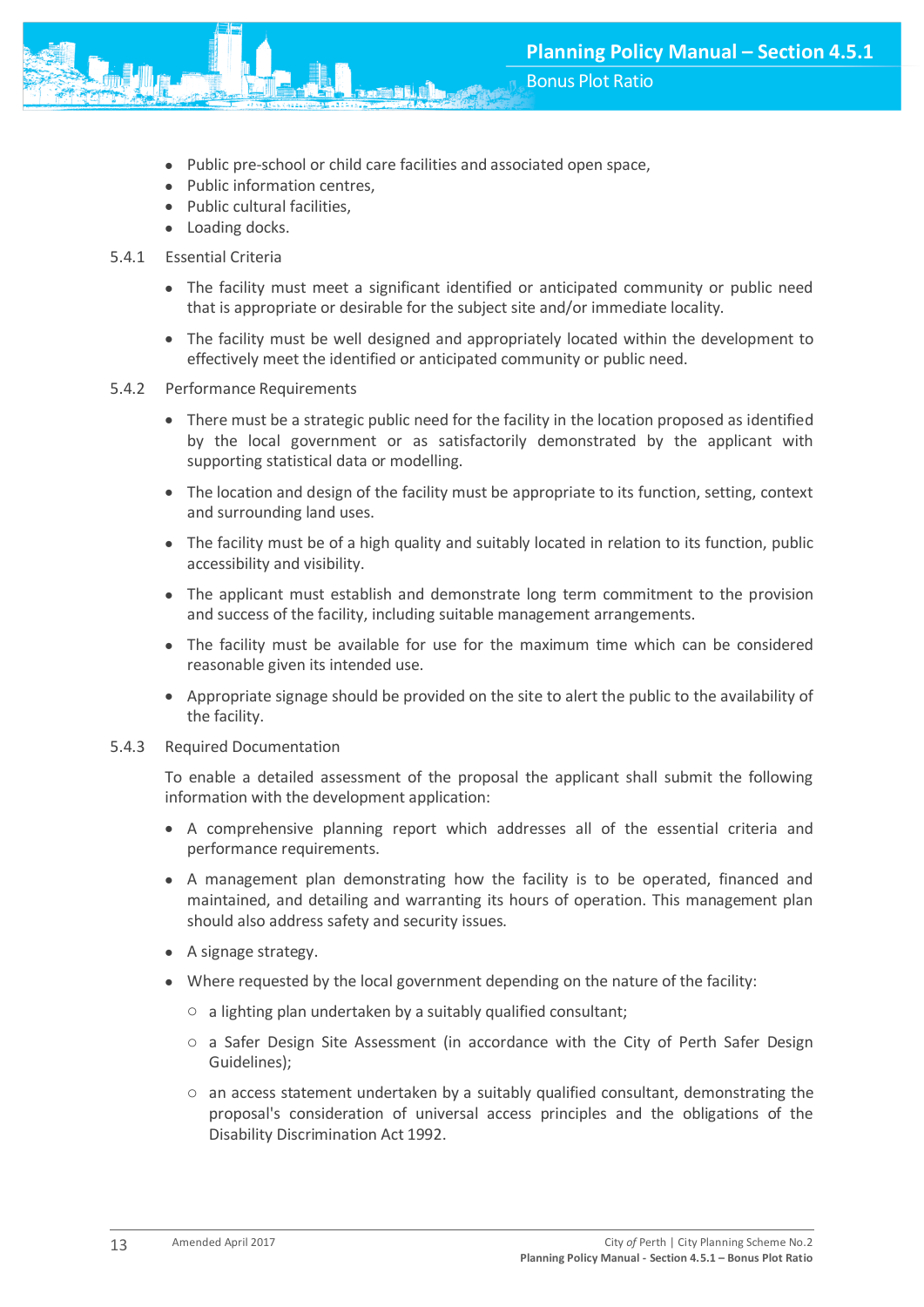<span id="page-14-0"></span>

The intent of this bonus plot ratio category is to encourage the provision of residential uses within development in the city's central core in order to assist in creating a lively and vibrant capital city. The local government's Urban Design Framework seeks to achieve a residential population of 10,000 residents in the city's central core to create a 'living' city.

Development which incorporates residential use may be awarded bonus plot ratio of up to 20% where it is located within the area indicated on the Residential Bonus Plot Ratio Plan contained within City Planning Scheme No. 2. The awarding of bonus plot ratio will also be subject to compliance with the Maximum Bonus Plot Ratio Plan contained within City Planning Scheme No. 2.

While there is no requirement for the residential use in a mixed use development to form part of the base plot ratio, the bonus floor area must be used for the residential use. Where a bonus is granted for a residential use as part of a mixed use development the relevant bonus floor area must be used for residential dwellings and not for shared ancillary facilities or amenities

Where bonus plot ratio is granted for development which incorporates residential use, the residential use must be maintained in its entirety (including any base plot ratio used) for a minimum period of ten years in accordance with clause 35 of City Planning Scheme No. 2. This ten year period will commence from the date the residential use is lawfully occupied.

## **6.1 Design Criteria**

The residential use shall be designed in accordance with the provisions of City Planning Scheme No. 2: Residential Design Policy. In the case of mixed use development, the design of the development must ensure that conflict between the uses is minimised. A separate lobby will be required to be provided for the residential use. The residential use will also be required to be separated from other uses by being located on separate floors of the building.

## **6.2 Required Documentation**

To enable the assessment of the proposal the applicant shall submit a comprehensive planning report with the development application which details compliance with the provisions of City Planning Scheme No. 2: Residential Design Policy.

In the case of mixed use developments a management plan shall be submitted detailing the proposed design elements and operational procedures for separation of uses and avoidance of potential conflicts between all proposed uses and between all of the different occupants and patrons.

## <span id="page-14-1"></span>**7.0 SPECIAL RESIDENTIAL DEVELOPMENT**

The local government's Urban Design Framework recognises the city's role as the premier tourist destination and the centre of business and commerce in the state and seeks to encourage a diverse range of high standard hotel and other tourist infrastructure to assist in the fulfilment of these roles. This bonus plot ratio category is intended to address this objective and encourage the provision of new short term accommodation within the city to adequately cater for increasing visitor numbers.

Development that incorporates special residential use, the predominant purpose of which is to provide short term accommodation, may be awarded bonus plot ratio. Up to 20% bonus plot ratio may be awarded where a development incorporates a special residential use and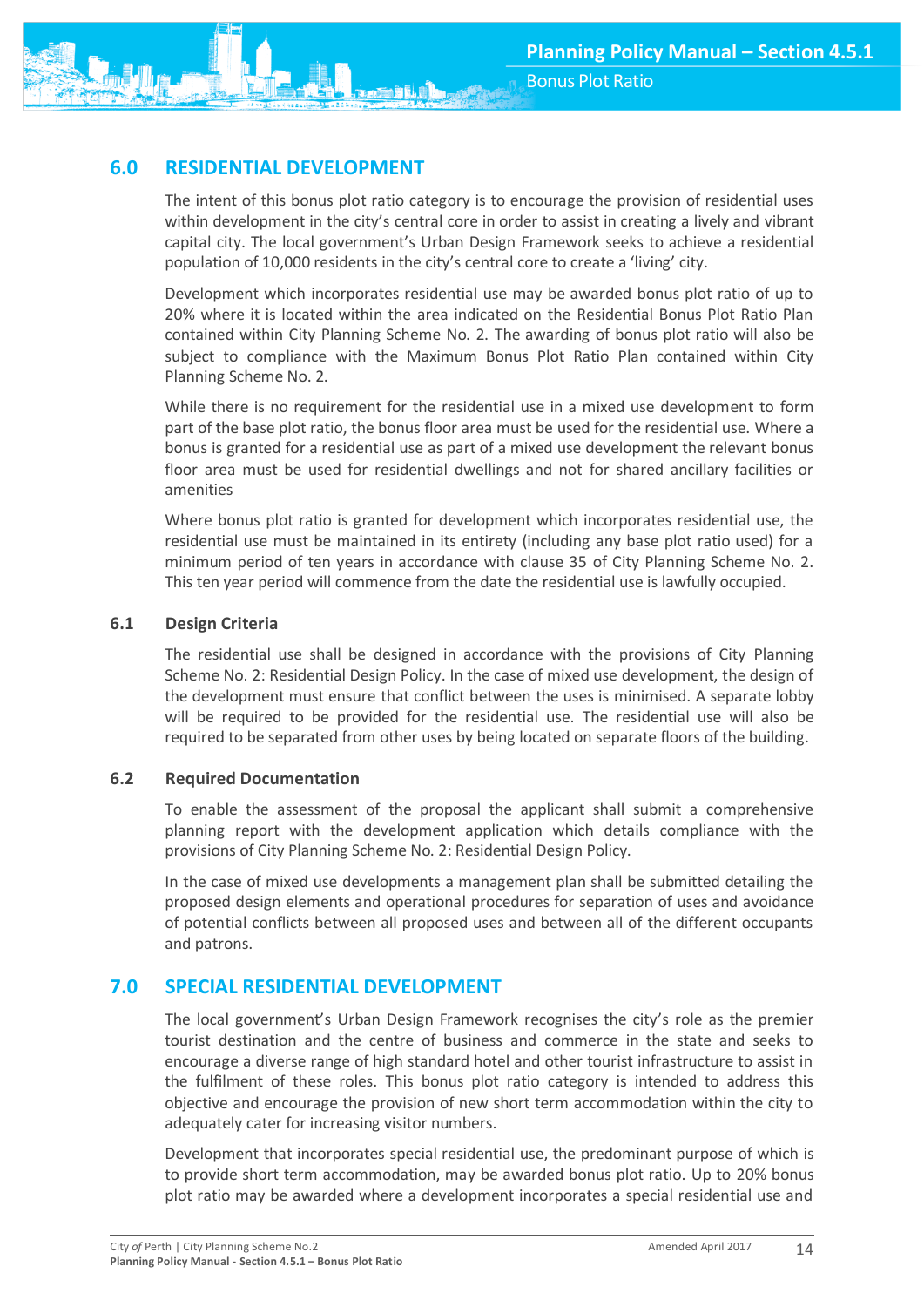where it is located within the area shown on the Special Residential Bonus Plot Ratio Plan as eligible for up to 20% or up to 40% bonus plot ratio. Alternatively up to 40% bonus plot ratio may be awarded where the special residential use is a hotel that meets the criteria identified within Section 7.1 and 7.2 of this policy to be considered as high quality accommodation and where it is located within the area shown on the Special Residential Bonus Plot Ratio Plan as eligible for up to 40% bonus plot ratio. The awarding of bonus plot ratio will also be subject to compliance with the Maximum Bonus Plot Ratio Plan contained within City Planning Scheme No. 2.

There is no requirement for the special residential use in a mixed use development to form part of the maximum plot ratio, however the bonus floor area must be used for the special residential use. Where bonus plot ratio is granted for a special residential use as part of a mixed use development the relevant bonus plot ratio floor area must be used for the guest rooms or apartments and not for shared ancillary facilities or amenities.

Where bonus plot ratio is granted for development that incorporates a special residential use, the special residential use must be maintained in its entirety (including any base plot ratio used) for a minimum period of ten years in accordance with clause 35 of City Planning Scheme No. 2. This ten year period will commence from the date the special residential use is lawfully occupied. In the case of high quality hotel accommodation granted bonus plot ratio of up to 40%, a change of use incidental or ancillary to the primary hotel use will only be permitted where the local government is satisfied that the hotel will maintain compliance with the High Quality Hotel Design Criteria that determine high quality accommodation.

## **7.1 Design Criteria**

Special residential uses shall be designed in accordance with the provisions of City Planning Scheme No. 2: Special Residential (Serviced and Short Term Accommodation) Policy.

In the case of mixed use development, the design of the development must ensure that conflict between the uses is minimised. A separate lobby will be required to be provided for the special residential use. Special residential guest rooms or apartments will also be required to be separated from other uses by being located on separate floors of the building.

In addition, hotels seeking bonus plot ratio must provide the following basic facilities and amenities:

- a lobby/reception area;
- back of house/administration facilities, including housekeeping areas to enable a fully serviced hotel to function, staff ablution/locker facilities, office space and storage areas; and
- bathrooms within guest rooms which incorporate at a minimum a basin, shower and toilet. Laundry facilities shall not be provided within hotel guest rooms.

## **7.2 High Quality Hotel Design Criteria**

To be eligible to be awarded bonus plot ratio of up to 40% for a hotel use, high quality fully serviced hotel accommodation is required to be provided. The hotel will be required to meet the design criteria listed under Section 7.1 to be eligible for up to 20% bonus plot ratio and in addition the applicant must provide evidence to demonstrate that the hotel will provide high quality visitor accommodation (consistent with what would be expected in an international '5 star' standard hotel). This will include compliance with the specific essential facilities and amenities listed under Section 7.2.1 and provision of a minimum of four of the additional facilities and amenities listed under Section 7.2.2.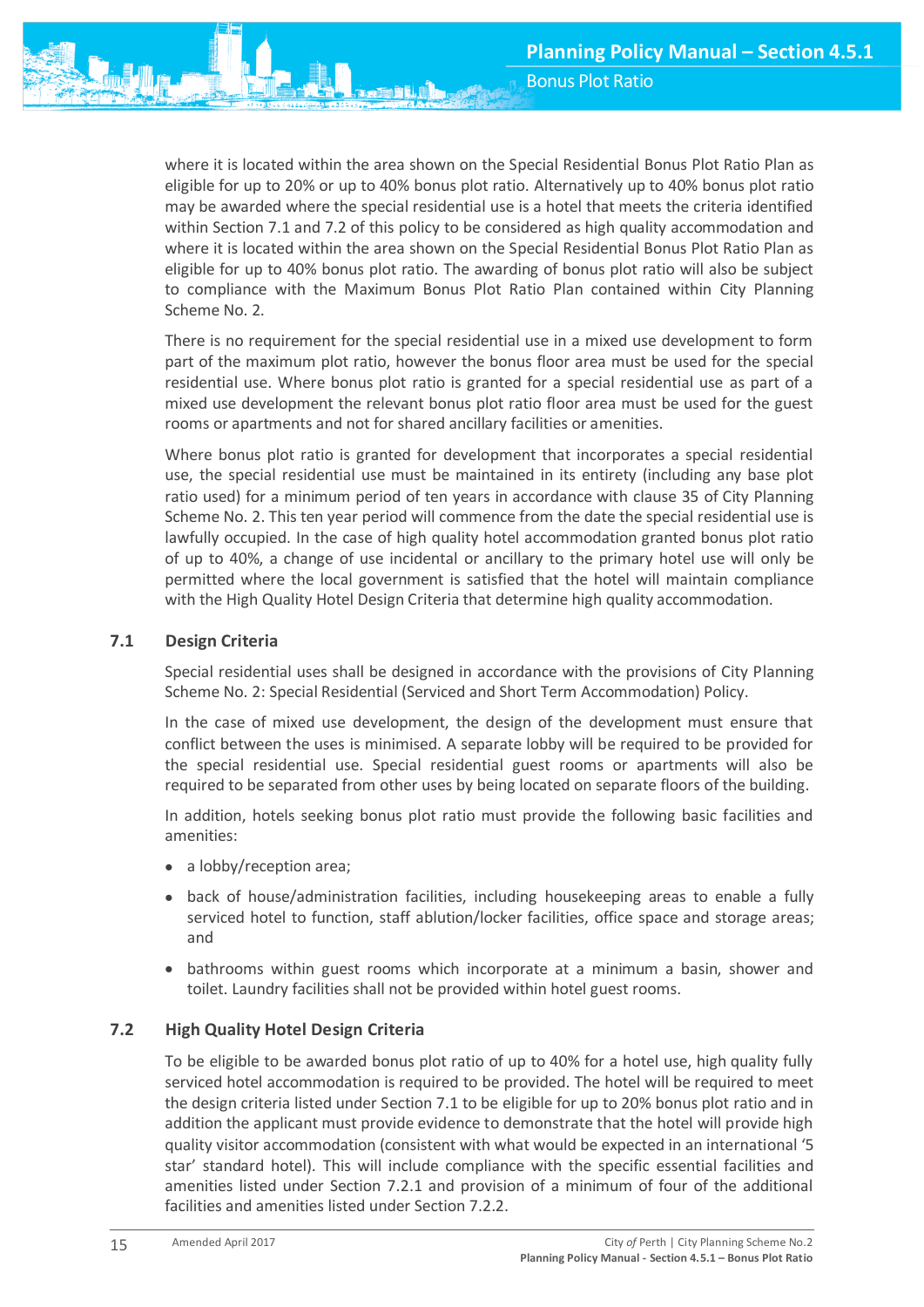The listed facilities and amenities are commonly and consistently provided within high quality hotels within capital cities in Australia and overseas. The list is not intended to be limiting, as it is recognised that amenities and facilities within high quality hotel developments vary significantly from development to development depending upon the size of the hotel, the market that is being targeted and current trends. Consideration may be given to an alternative facility reflecting new hotel trends where the applicant can adequately demonstrate its need, value and quality. Ideally applicants will provide amenities and facilities in excess of the minimum required.

Consideration may be given to variations to the list in the case of those hotels involving adaptation of existing buildings including places of cultural heritage significance (as entered on the Heritage List) where there are demonstrated constraints for floor area, structural and/or conservation reasons.

#### 7.2.1 Essential Facilities and Amenities

All of the following must be provided within high quality hotel development:

#### **Communal Areas:**

- A dedicated lobby/reception area which is designed to a high quality to provide a luxurious entrance and gathering area for guests. It is to have large and spacious proportions which will adequately accommodate a 24 hour reception, concierge facility and generous seating and gathering areas.
- A restaurant integrated into the design of the hotel and accessible from inside the hotel.
- A lounge bar/cocktail bar integrated into the design of the hotel, accessible from inside the hotel.
- A swimming pool of a size which is proportional to the number of hotel rooms to adequately cater for the number of hotel guests likely to be using the pool.

#### **Guest Rooms:**

• Minimum internal area of  $35m^2$  (including bathrooms and excluding balconies).

The following must not be provided:

• Kitchens (excluding kitchenettes) and laundry facilities within guest rooms or elsewhere in the hotel accessible for use by hotel guests.

## 7.2.2 Additional Facilities and Amenities

A minimum of four of the following must be provided within high quality hotel development:

- $\bullet$  A gymnasium / health club of a size which is appropriate to the size of the hotel and accessible from inside the hotel.
- A day spa for [personal care treatments](file:///C:/Documents%20and%20Settings/klees/Local%20Settings/Temp/C$/Documents%20and%20Settings/Klees/Local%20Settings/C$/Documents%20and%20Settings/Documents%20and%20Settings/Klees/wiki/Body_treatment) such as [massages](file:///C:/Documents%20and%20Settings/klees/Local%20Settings/Temp/C$/Documents%20and%20Settings/Klees/Local%20Settings/C$/Documents%20and%20Settings/Documents%20and%20Settings/Klees/wiki/Massage) and [facials,](file:///C:/Documents%20and%20Settings/klees/Local%20Settings/Temp/C$/Documents%20and%20Settings/Klees/Local%20Settings/C$/Documents%20and%20Settings/Documents%20and%20Settings/Klees/wiki/Facial) accessible from inside the hotel.
- Additional restaurant/s integrated into the design of the hotel and accessible from inside the hotel.
- A ballroom with a minimum area of  $350m^2$ .
- Conference / meeting rooms a minimum of four rooms of sizes which are proportional to the size of the hotel. The rooms may be designed to be interconnected with a minimum combined area of  $100m^2$ .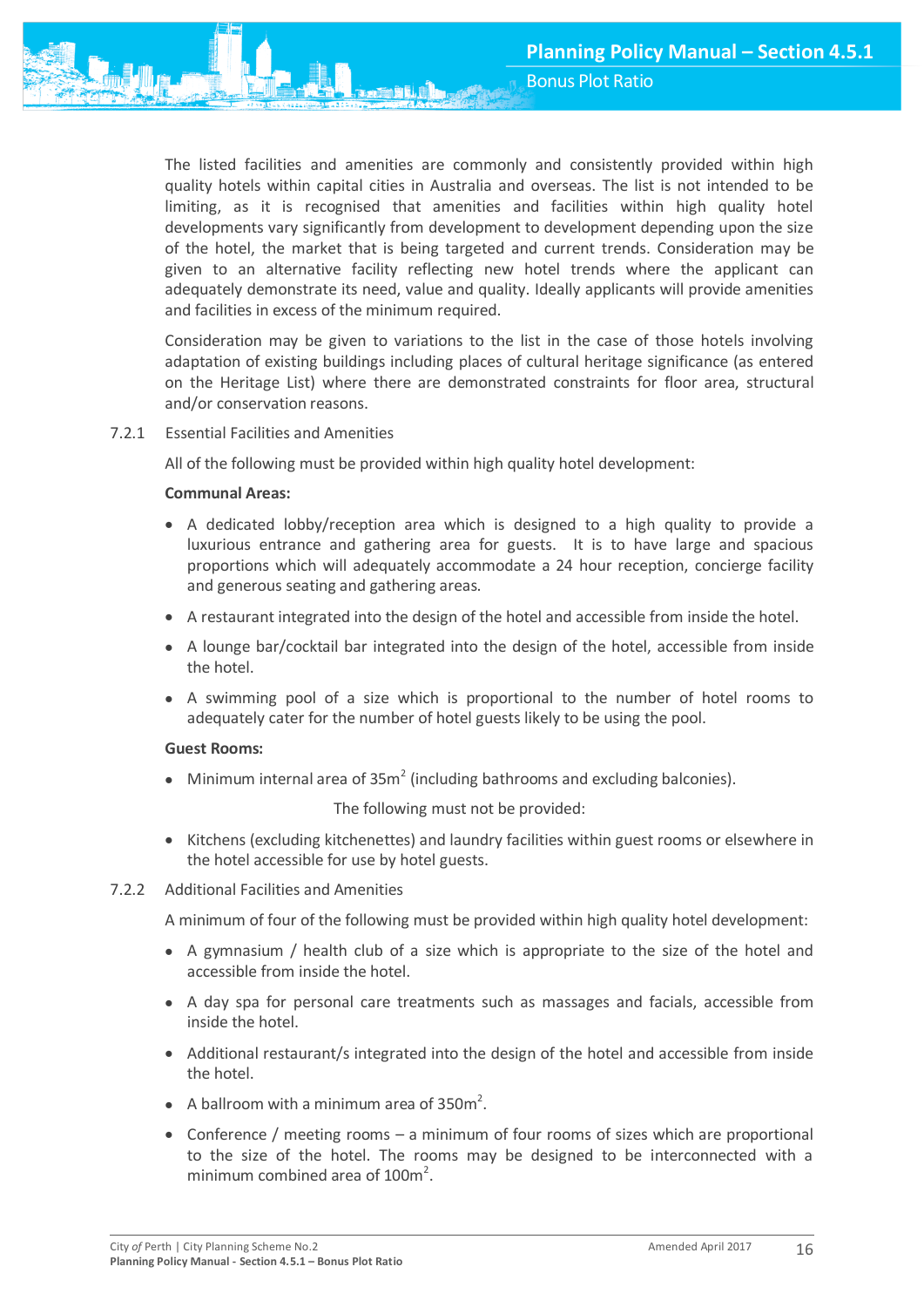- A business centre of a size which is proportional to the number of hotel rooms to adequately cater for the number of hotel guests likely to use the centre. It should provide secretarial services and business support such as computers, printers and scanners with internet access, photocopying, faxing facilities and new technologies.
- A corporate/VIP/club lounge of a size which is proportional to the number of hotels rooms to adequately cater for the potential number of users. It should provide exclusive facilities such as seating, dining and bar facilities, for guests who are members of the hotel club or staying in executive guests rooms.
- Shop/s integrated into the design of the hotel and accessible from inside the hotel to cater for hotel guests needs.

## **7.3 Required Documentation**

To enable the assessment of proposals seeking bonus plot ratio for a special residential use the applicant shall submit a comprehensive planning report with the development application which details compliance with the provisions of City Planning Scheme No. 2: Special Residential (Serviced and Short Term Accommodation) Policy.

In the case of a special residential use proposed as part of a mixed use development, the management plan required to be submitted in accordance with City Planning Scheme No. 2: Special Residential (Serviced and Short Term Accommodation) Policy shall include details of the proposed design elements and operational procedures for separation of uses and avoidance of potential conflicts between all uses and between all of the different occupants and patrons.

In addition to the above, to enable a detailed assessment of proposals seeking bonus plot ratio specifically for a hotel use, the applicant must demonstrate within the planning report compliance with the Design Criteria listed within Section 7.1 and the High Quality Hotel Design Criteria listed within Section 7.2, as applicable depending upon the bonus plot ratio which is being sought. Plans submitted with the application shall also contain sufficient detail to be able to determine compliance.

# <span id="page-17-0"></span>**8.0 MINOR BONUSES FOR ELIGIBLE DEVELOPMENTS APPROVED PRIOR TO GAZETTAL OF CITY PLANNING SCHEME NO.2**

The intent of this bonus plot ratio category is to enable developments approved prior to the gazettal of City Planning Scheme No. 2 to achieve a minor bonus plot ratio to undertake minor internal alterations or provide enhanced levels of street activation. To be eligible, the development must have been approved with a total floor area of building(s) on the lot which is in excess of the current maximum plot ratio by at least 20% and does not qualify for transfer of plot ratio. The applicant will be required to provide evidence to confirm the total floor area of the development approved by the local government.

Such an additional bonus plot ratio is not an automatic entitlement and will only be considered where the additional plot ratio is the result of an internal renovation of the building and does not result in any change to its bulk, height or scale or for exceptional development at street level that makes a significant contribution to the community and the urban design and environment of the city.

For those developments approved prior to the gazettal of City Planning Scheme No. 2 with a total floor area on the lot which is in excess of the current maximum plot ratio but which still qualify for transfer plot ratio, this is recommended as the most appropriate means of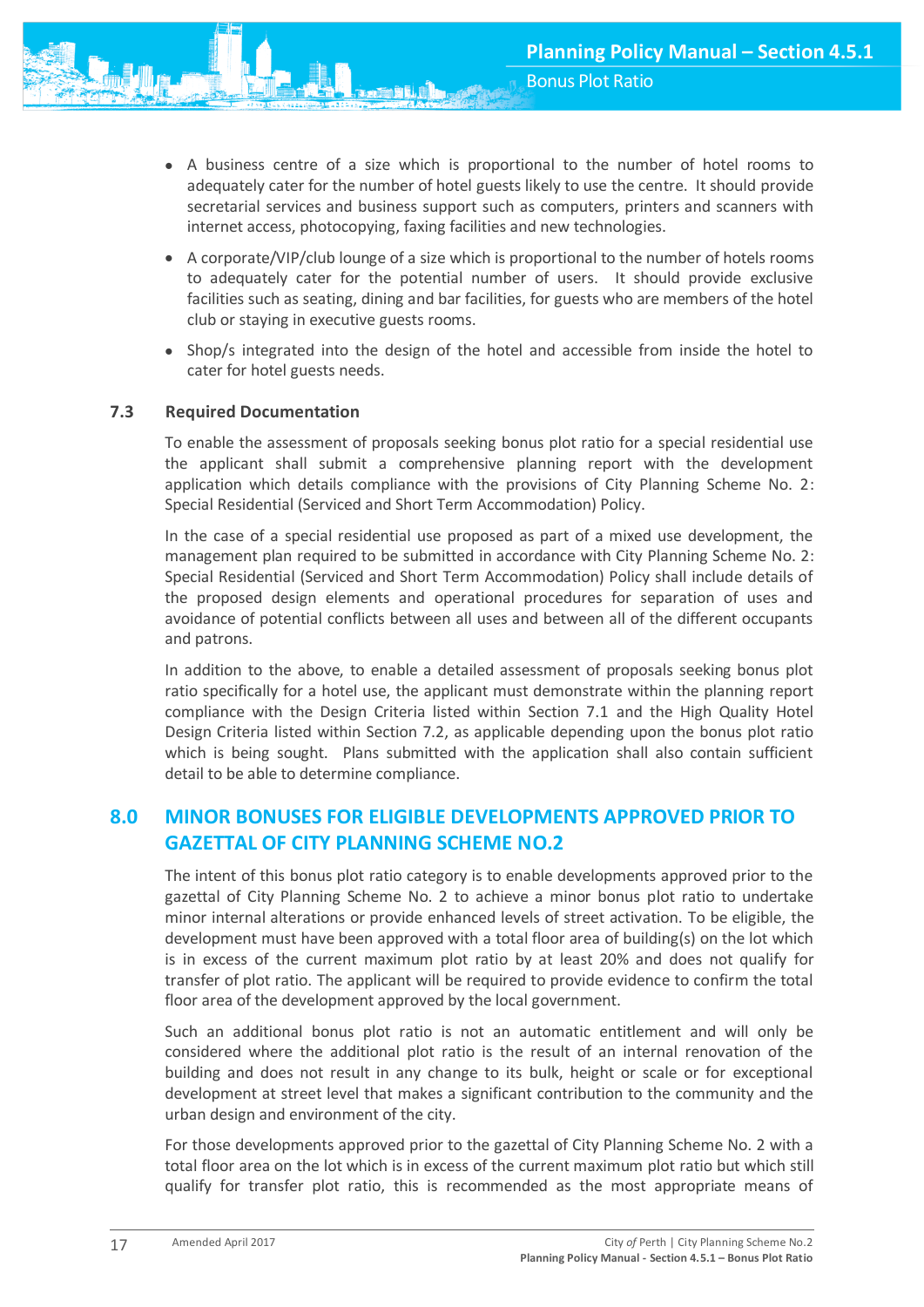accessing plot ratio for internal alterations or street level activation (refer to City Planning Scheme No. 2: Transfer Plot Ratio Policy).

#### **8.1 Minor Bonus Plot Ratio Expressed Above Street Level**

- 8.1.1 Essential Criteria
	- The minor bonus plot ratio must result from the renovation and/or upgrading of the internal layout of the building to suit contemporary needs.
	- The minor bonus plot ratio must not prejudice the compliance of the building with the Building Code of Australia, local government By-Laws or any other legislative or policy requirement relating to safety, provision of services, utilities and so forth.
	- The minor bonus plot ratio must not necessitate any change to the bulk, height or scale of the building.

#### **8.2 Minor Bonus Plot Ratio Expressed at Street Level**

- 8.2.1 Essential Criteria
	- The minor bonus plot ratio must be used for commercial uses (excluding offices) that promote pedestrian interest and activity at the street level.
	- The proposed development must make a positive contribution to the streetscape and/or public domain and be comfortable and easily accessible for pedestrians.
- 8.2.2 Performance Requirements
	- The use should be of such design, dimensions and proportions as to produce a usable and comfortable environment for pedestrians, and be in keeping with the scale of surrounding buildings.
	- The use and its space must be available to the public for the maximum time which can be considered reasonable given the facility's location in the city, its primary function and its site context.
	- The use must provide universal access and variations in levels should be avoided wherever possible.
	- The use should have some weather protection (from wind, rain and summer sun), to encourage year-round use.
	- Where appropriate, adequate landscaping and seating of a high quality should be provided. Particular attention should be paid to the provision of seating around the edges of the space both in terms of amount and orientation.
	- The design and detailing of the use/space must ensure the safety and security of the users, particularly at night. Particular regard should be given to lighting, the form and location of planting, the layout of the space, the avoidance of entrapment areas and opportunities for passive surveillance from within the site and from surrounding sites.
	- The design of all structures, materials, fixtures and furniture should be of high quality.

The extent of bonus plot ratio awarded for the facility will be based on:

- The area of land proposed for the use;
- The importance of the use and activity to the city; and
- The extent to which the proposal benefits or disadvantages the subject site.